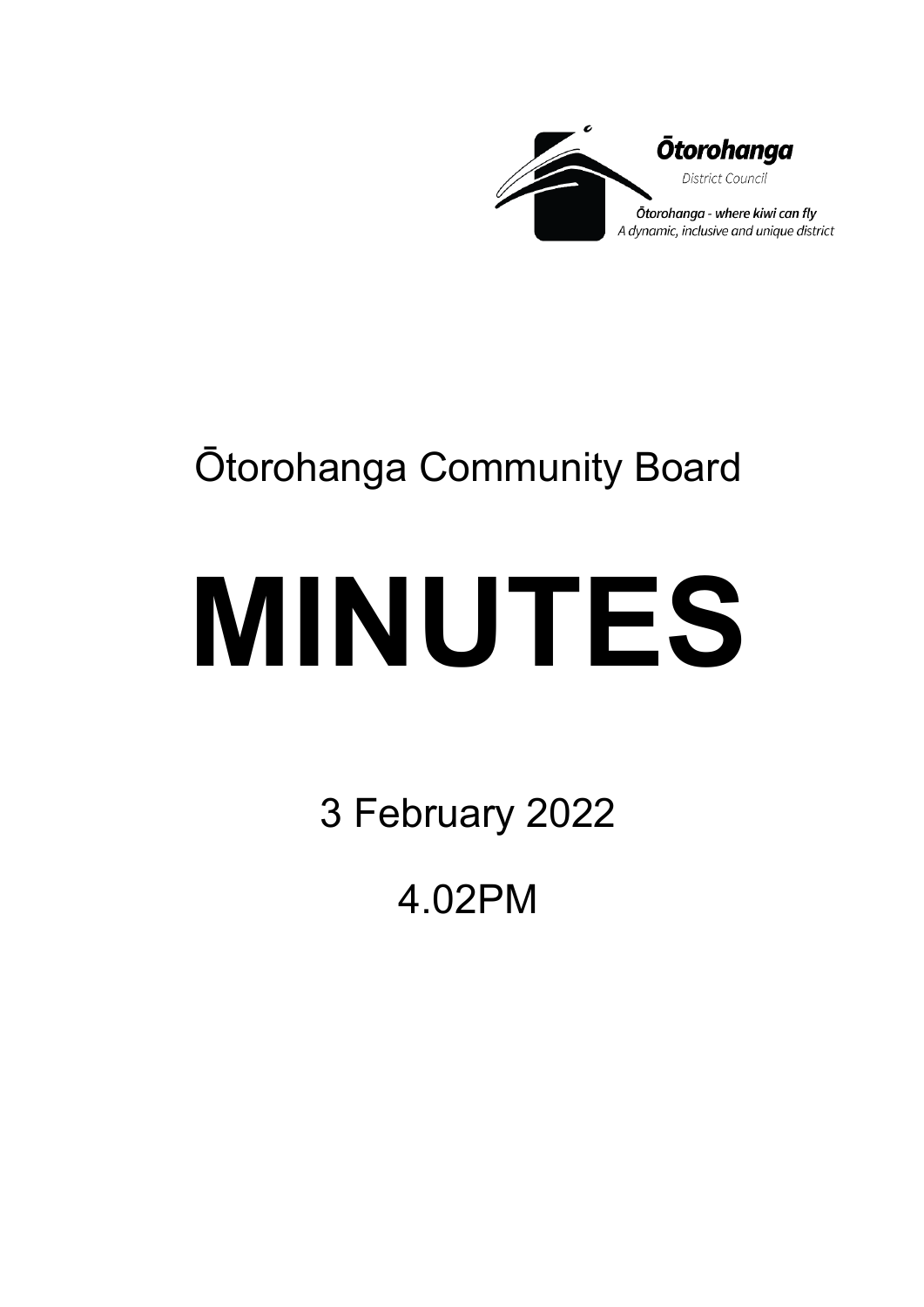#### **ŌTOROHANGA COMMUNITY BOARD**

3 February 2022

Minutes of an Ordinary meeting of the Ōtorohanga Community Board held via zoom on Thursday 3 February 2022 commencing at 4.02pm.

#### Tanya Winter **CHIEF EXECUTIVE**

### **MINUTES**

**ORDER OF BUSINESS:**

| <b>ITEM</b>                                      |                                                                                                                   | <b>PAGE</b>    |
|--------------------------------------------------|-------------------------------------------------------------------------------------------------------------------|----------------|
|                                                  |                                                                                                                   |                |
| <b>PRESENT</b>                                   |                                                                                                                   | 1              |
| <b>IN ATTENDANCE</b>                             |                                                                                                                   | 1              |
| <b>APOLOGIES</b>                                 |                                                                                                                   | 1              |
| <b>DECLARATION OF INTEREST</b>                   |                                                                                                                   | 1              |
| <b>PUBLIC FORUM</b>                              |                                                                                                                   | 1              |
| <b>CONFIRMATION OF MINUTES - 4 NOVEMBER 2021</b> |                                                                                                                   | $\mathbf{1}$   |
|                                                  |                                                                                                                   |                |
| <b>ITEM 75</b>                                   | <b>CHAIRPERSONS REPORT - VERBAL</b>                                                                               | 1              |
| ITEM 76                                          | <b>OTOROHANGA TOWN CONCEPT PLAN - PROJECT UPDATE +</b><br><b>CONFIRMATION OF COMMUNITY ADVISORY GROUP MEMBERS</b> | $\mathbf{1}$   |
| <b>ITEM 77</b>                                   | <b>OTOROHANGA COMMUNITY BOARD MEETING DATES 2022</b>                                                              | $\overline{2}$ |
| <b>BOARD MEMBER UPDATE</b>                       |                                                                                                                   | 3              |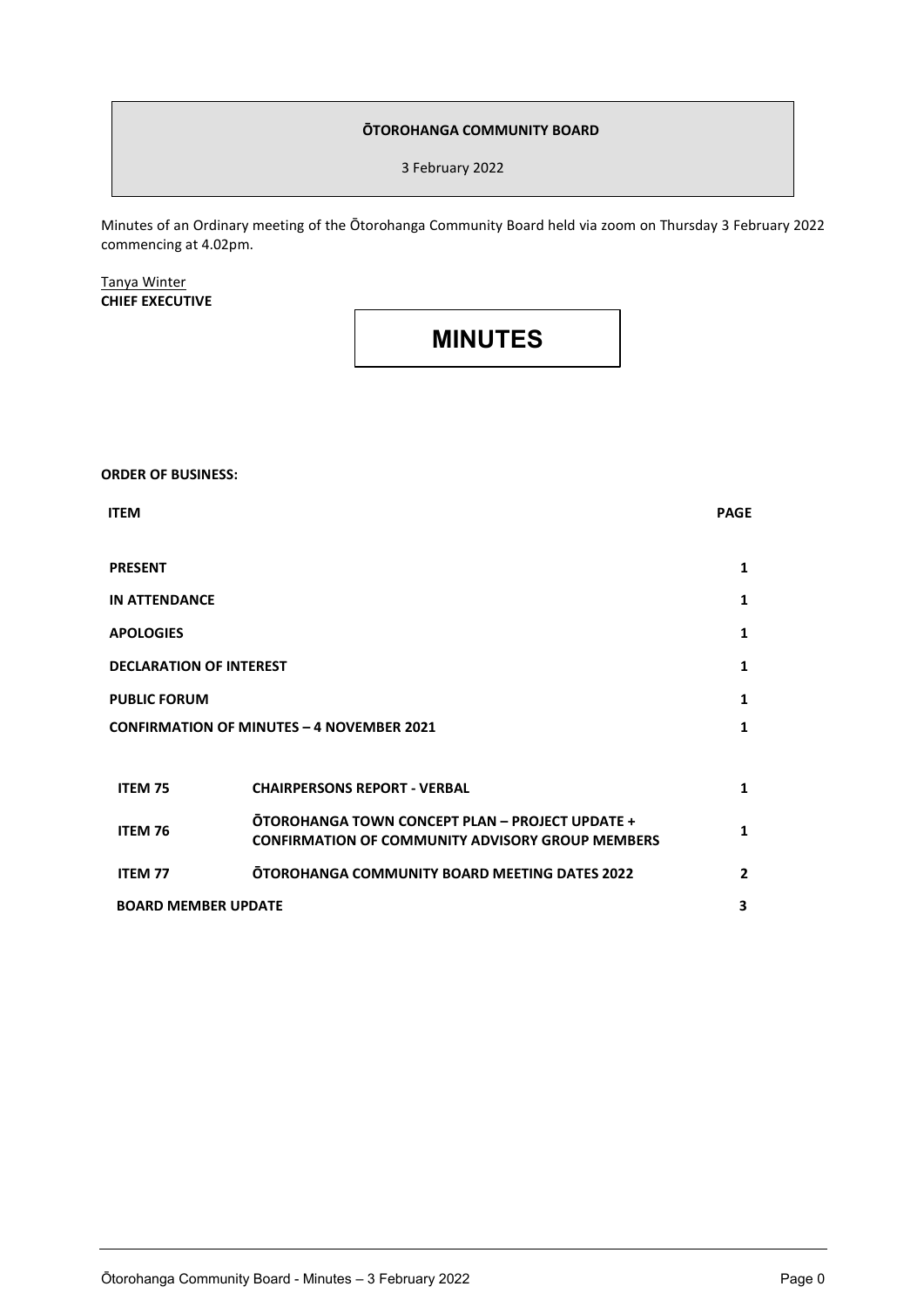#### **PRESENT**

Mr. N Gadd (Chair), Councillor K Christison, Mrs. K Brown-Merrin, Mr. P Coventry, Mr. A Buckman, Councillor R Dow.

#### **IN ATTENDANCE**

Ms. T Winter (Chief Executive), His Worship the Mayor MM Baxter, Mr. M Lewis (Group Manager Engineering and Assets), Mr. G Bunn (Group Manager Business and Enablement), Mr. B O'Callaghan (Finance Manager), Mr. J le Fleming (Acting Manager Services), Mr. R McNeil (Strategic Advisor), Mrs. N Eynon (Business Support – Business Enablement), Ms. K King (Manager Governance).

#### **APOLOGY**

No apologies were received.

#### **DECLARATION OF INTEREST**

The Chair asked members whether they had any Declarations of conflicts of interests.

No Declarations of conflicts of interests were received.

#### **PUBLIC FORUM**

No members of the public were present at the commencement of the meeting.

#### **CONFIRMATION OF MINUTES – 4 NOVEMBER 2021**

**Resolved** that the Minutes of the meeting of the Ōtorohanga Community Board held 4 November 2021, as circulated be approved as a true and correct record of that meeting and the recommendations contained therein be adopted.

**Mr. Coventry / Mrs. Brown-Merrin**

#### **ITEM 75 CHAIRPERSONS REPORT – VERBAL**

The Chair reported on the following;

- Interesting time going forward while in the 'red traffic light system'.
- People are struggling and seeking support especially during the Christmas/New Year period.
- As a Council we should be keeping in mind with our decisions that people are struggling.

**Resolved** that Chairpersons verbal report be received. **Councillor Christison / Mr. Coventry** 

#### **ITEM 76 ŌTOROHANGA TOWN CONCEPT PLAN – PROJECT UPDATE + CONFIRMATION OF COMMUNITY ADVISORY GROUP MEMBERS**

The Strategic Advisor referred members to his report and highlighted that the purpose of the report is to provide the Board with an update on the TCP project and for the Board to confirm membership of the CAG.

During discussion the following items were highlighted;

- Resilio and WSP have been appointed as the consultants to assist with this project.
- Expectant of a draft engagement plan and finalised programme through September October.
- The project timeframes and deliverables remain unchanged from the report that was presented last year.
- A group representing Nehenehenui RMC has been appointed.

It was queried whether the term 'Main Street' under the fourth element of the report could be changed to 'CBD'.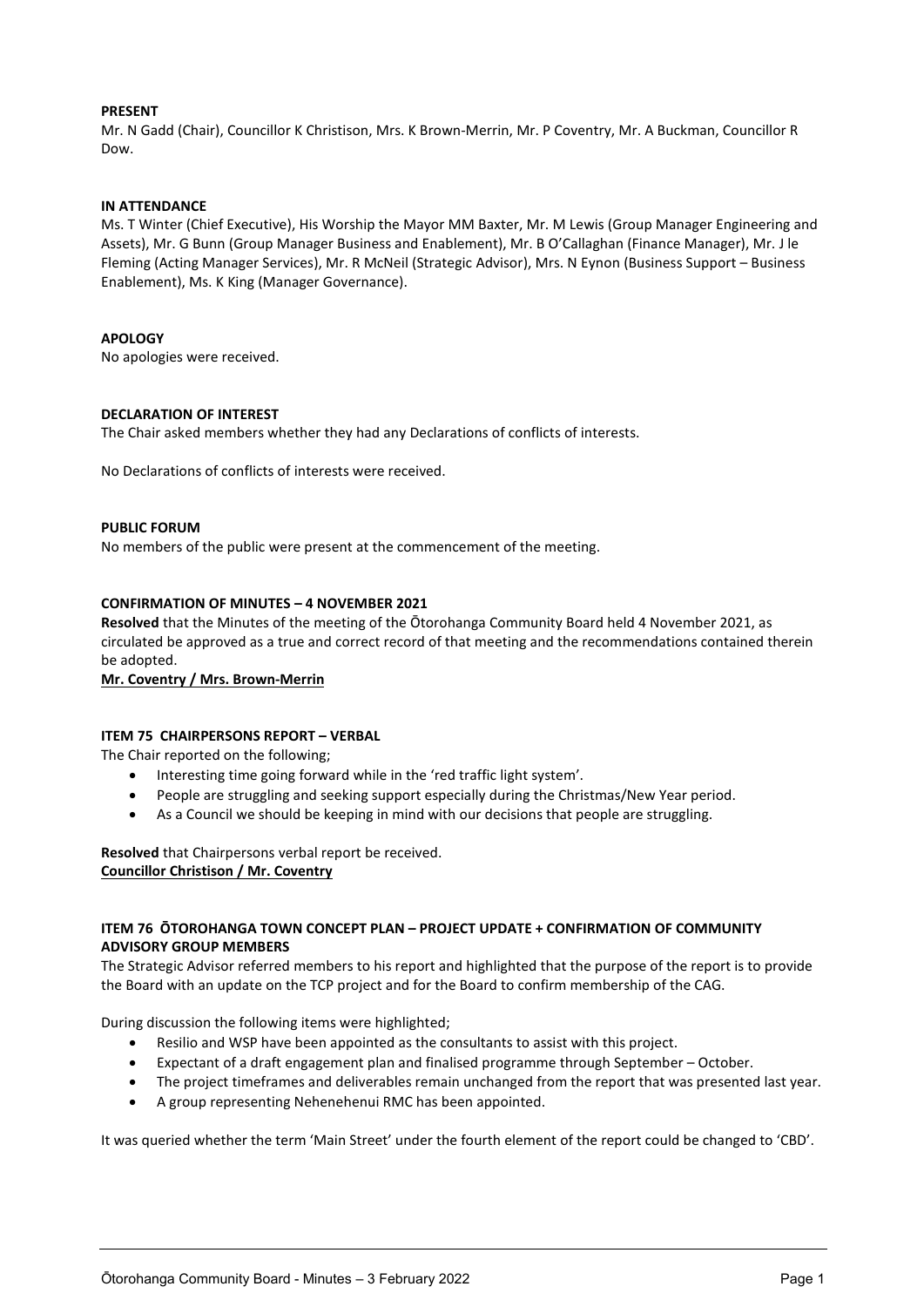The Strategic Advisor responded that the term 'Main Street' had been carried from the early engagement feedback of the LTP. He highlighted that in the scoping document it has been defined as the central area of Ōtorohanga.

**Resolved** that the Ōtorohanga Community Board;

- 1) Receives the report 'Ōtorohanga Town Concept Plan Project Update + Confirmation of Community Advisory Group Members';
- 2) Notes the appointment of Resilio Studio/WSP as the consultant team to support the delivery of the Ōtorohanga Town Concept Plan project;
- 3) Notes the establishment of the mana whenua advisory group, representing Nehenehenui Regional Management Committee;
- 4) Confirms the establishment of the Community Advisory Group with the following members:
	- Tamara Mateni
	- Kim van Straalen
	- Jo Butcher
	- Steven Wilshier
	- Tori Muller
	- Kat Payne
	- Karine Te Kanawa
	- Grant Matthews
	- Todd Ormsby

And notes that additional members may be co-opted onto the Group as the project progresses.

#### **Councillor Dow / Councillor Christison**

#### **ITEM 77 ŌTOROHANGA COMMUNITY BOARD MEETING DATES 2022**

The Chief Executive referred members to the report which was intended to be on the agenda for last year. She highlighted that an amendment has been made to stop the OCB meetings after 8 September 2022 due to the Elections being held in October.

**Resolved** that the dates presented for regular meetings of the Ōtorohanga Community Board for the 2022 year be adopted.

#### **Thursday**

- 3 February
- 3 March
- 7 April
- 5 May
- 2 June
- 7 July
- 4 August

8 September

#### **Mr. Coventry / Councillor Dow**

#### **NEW STAFF INTRODUCTION**

#### **Manager Governance**

The Group Manager Business Enablement introduced the new Manager Governance Ms. Kaia King. He acknowledged that she has come from Waipa District Council and brings an extensive amount of local government experience.

Ms. King introduced herself to members of the Board.